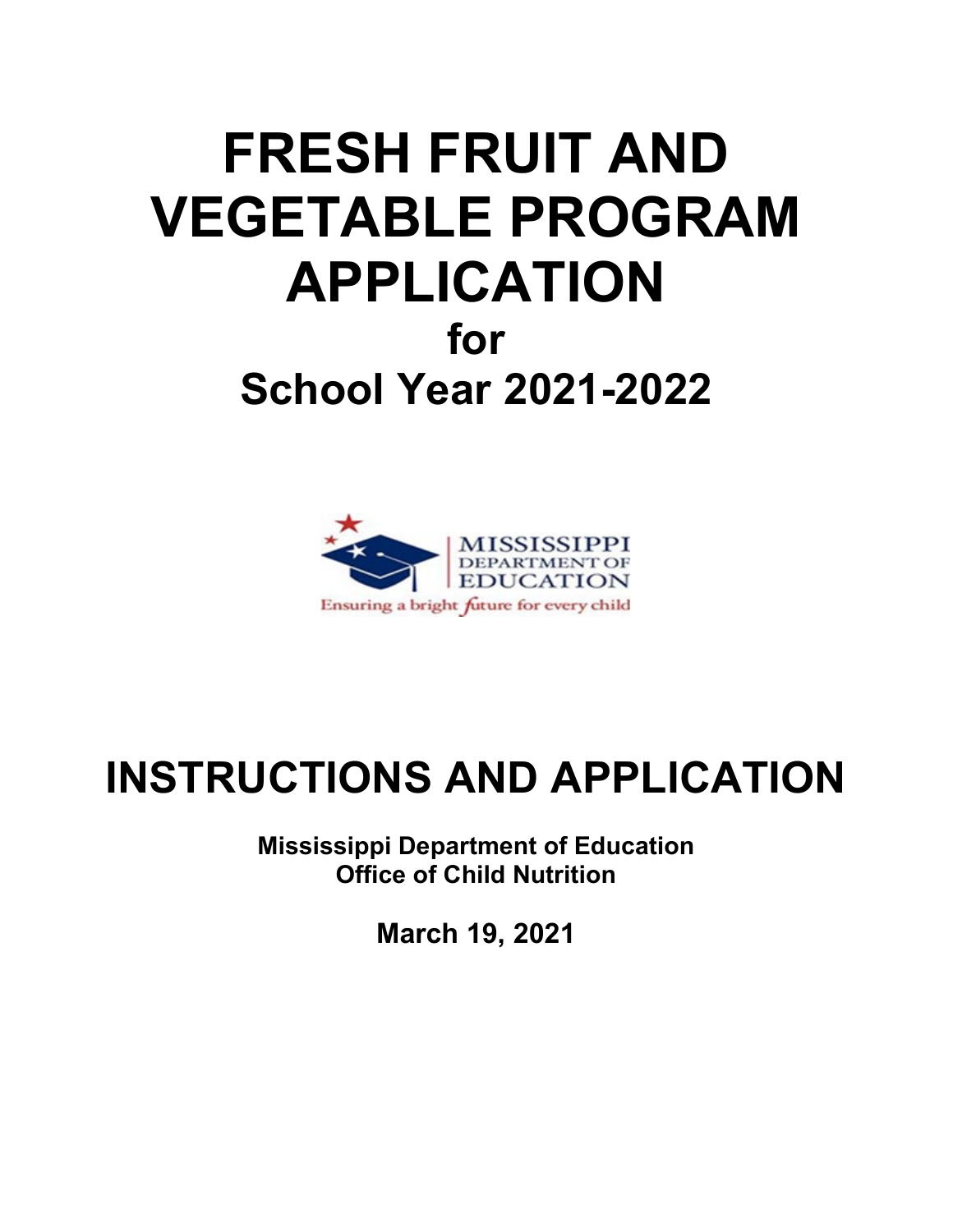# **APPLICATION INSTRUCTIONS**

#### **Mississippi Department of Education's Office of Child Nutrition**

#### **FRESH FRUIT AND VEGETABLE PROGRAM**

#### **Applications Due: May 21, 2021**

#### **This packet includes:**

- Section I: General Information
- Section II: Additional Information
- Section III: Application Procedures
- Section IV: Application Instructions
- Application and Special Instructions

#### **Questions:**

Questions regarding the School Year 2021-2022 Fresh Fruit and Vegetable Program may be directed to Mary Burks or Tina Thomas at 601-576-5000.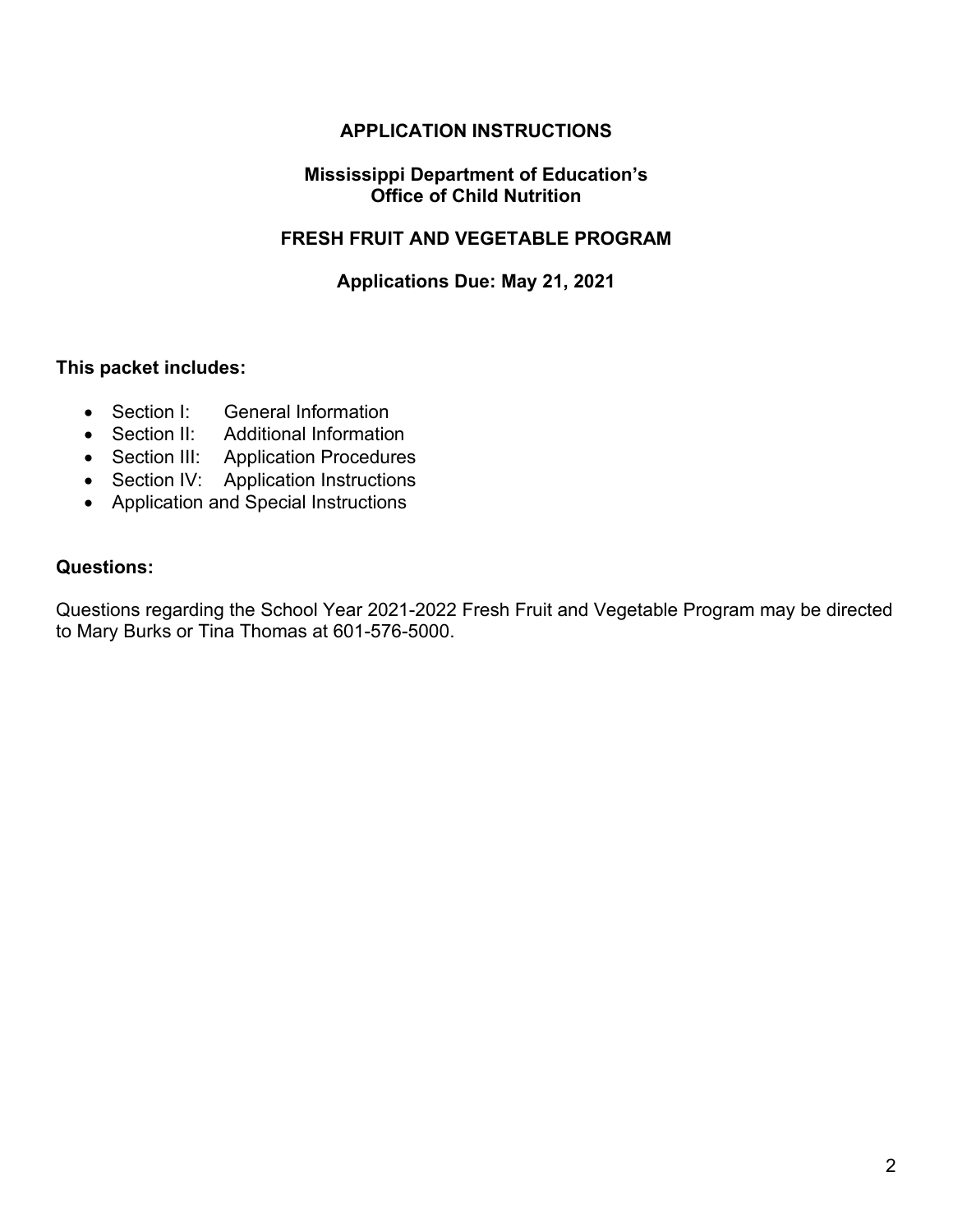# **TABLE OF CONTENTS**

# SECTION I: GENERAL INFORMATION

| Introduction                                                                                                                                                                                                                        | $\overline{4}$ |
|-------------------------------------------------------------------------------------------------------------------------------------------------------------------------------------------------------------------------------------|----------------|
| Purpose                                                                                                                                                                                                                             | 4              |
| Eligible Applicants <b>contracts</b> and the contract of the contract of the contract of the contract of the contract of the contract of the contract of the contract of the contract of the contract of the contract of the contra | $\overline{4}$ |
| Funding                                                                                                                                                                                                                             | 5              |
|                                                                                                                                                                                                                                     | 5              |
| SECTION II: ADDITIONAL INFORMATION                                                                                                                                                                                                  |                |
| Awards                                                                                                                                                                                                                              | 5              |
| <b>School Selection</b>                                                                                                                                                                                                             | 5              |
| Use of Funds                                                                                                                                                                                                                        | 6              |
| Benchmarks, Reports and Payment Schedule                                                                                                                                                                                            | 7              |
| Timeline                                                                                                                                                                                                                            | 7              |
| <b>SECTION III: APPLICATION PROCEDURES</b>                                                                                                                                                                                          |                |
| Procedures for Delivery of Applications [100] [100] [100] [100] [100] [100] [100] [100] [100] [100] [100] [100                                                                                                                      | 8              |
| <b>Risk of Delivery</b>                                                                                                                                                                                                             | 8              |
|                                                                                                                                                                                                                                     | 9              |
| <b>Conditions of Solicitation</b>                                                                                                                                                                                                   | 9              |
| <b>SECTION IV: APPLICATION INSTRUCTIONS</b>                                                                                                                                                                                         |                |
| Format and Instruction                                                                                                                                                                                                              | 9              |
| <b>FFVP Application</b>                                                                                                                                                                                                             | 10             |
| <b>Special Instructions</b>                                                                                                                                                                                                         | 12             |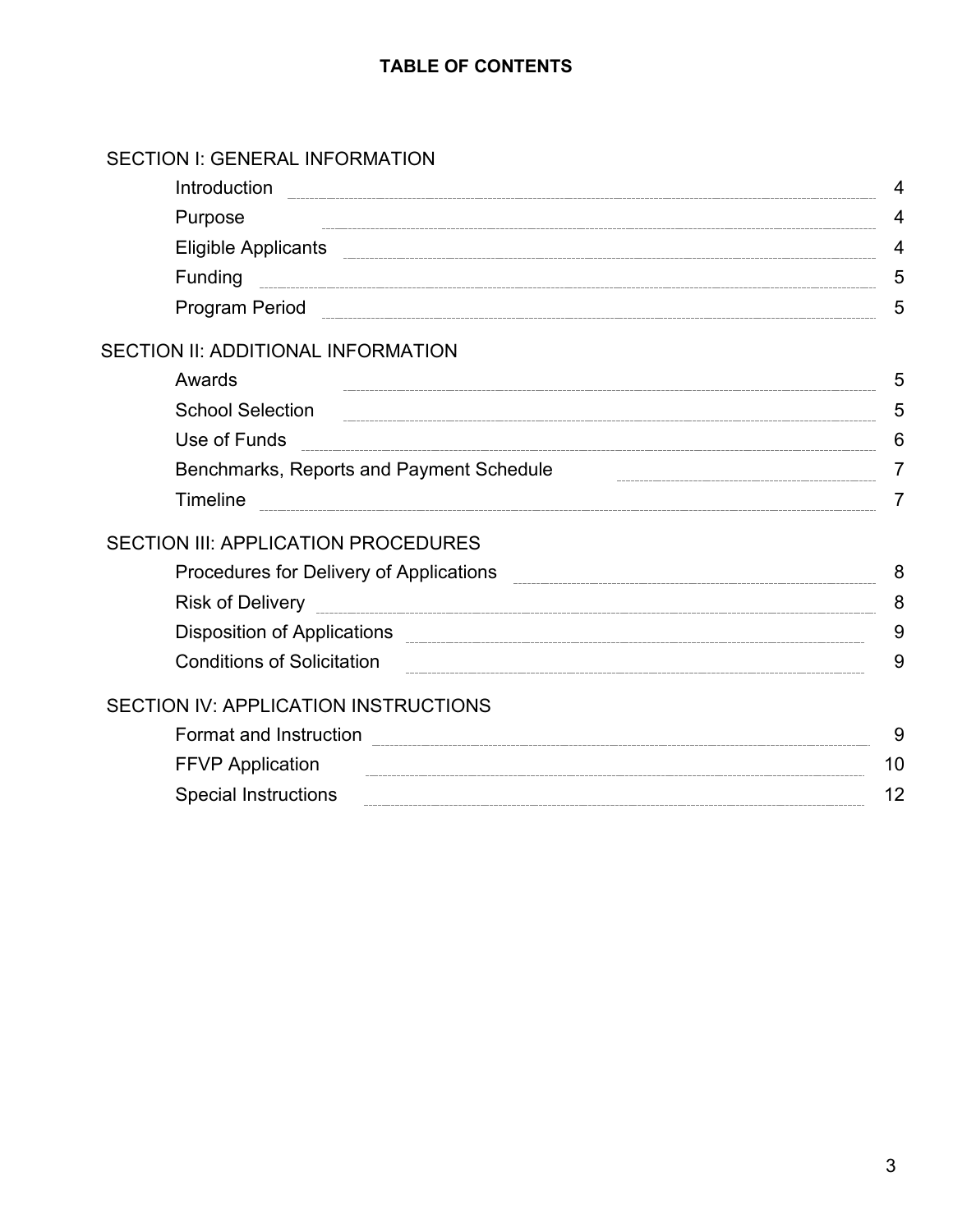#### **Mississippi Department of Education's Office of Child Nutrition Fresh Fruit and Vegetable Program**

## **I. GENERAL INFORMATION**

# **Introduction**

The MS Department of Education, Office of Child Nutrition is the administrator of Child Nutrition Programs which include the National School Lunch Program, School Breakfast Program and the Summer Food Service Program. The State Agency also administers the United States Department of Agriculture's (USDA) Fresh Fruit and Vegetable Program (FFVP). Mississippi is one of the original states to participate in USDA's FFVP. This program provides funds for elementary schools (grades K-8) to provide free servings of fresh fruits and fresh vegetables throughout the school day to Mississippi students.

The Fresh Fruit and Vegetable Program, under Section 19 of the Richard B. Russell National School Lunch Act (NSLA), has been a nationwide program since 2008 and operates in selected elementary schools in the 50 States, the District of Columbia, Guam, Puerto Rico, and the Virgin Islands. FFVP funding reflects annual changes in the Consumer Price Index. For School Year 2021-2022 the State of Mississippi anticipates receiving approximately \$2,921,025 in FFVP funding.

# **Purpose**

The Fresh Fruit and Vegetable Program (FFVP) provides all children in participating schools with a variety of free fresh fruits and vegetables during the school day. It is an effective and creative way of introducing fresh fruits and vegetables as healthy snack options. The FFVP shows children that fresh fruits and vegetables are healthy and tasty alternatives to snacks high in fat, sugar, or salt. Providing a nutrition education component while serving fresh fruits and vegetables is the ideal way to introduce and reinforce good eating habits.

#### **Eligible Applicants**

Section 19 of the National School Lunch Act requires that schools with the highest free and reduced price enrollment be given priority for participation in the FFVP. This is the key selection criterion, which ensures that the Program benefits low-income children that have fewer opportunities to consume fresh fruits and vegetables on a regular basis. To determine the schools with the highest free and reduced price enrollment, the State Agency will use the school data reported from October 2019 for schools with pricing programs. Non-pricing schools' (CEP, Provision 2 lunch) free/reduced eligibility percentage will be determined by the identified student percentage (retrieved by the State Agency from MSIS; data as of April 1, 2021) and the 1.6 multiplier.

This criterion cannot be waived to give all schools in a state an equal chance to participate in the Program or to provide a geographic dispersion. To be selected for the FFVP, a school must:

• Be an elementary school (grades K-8);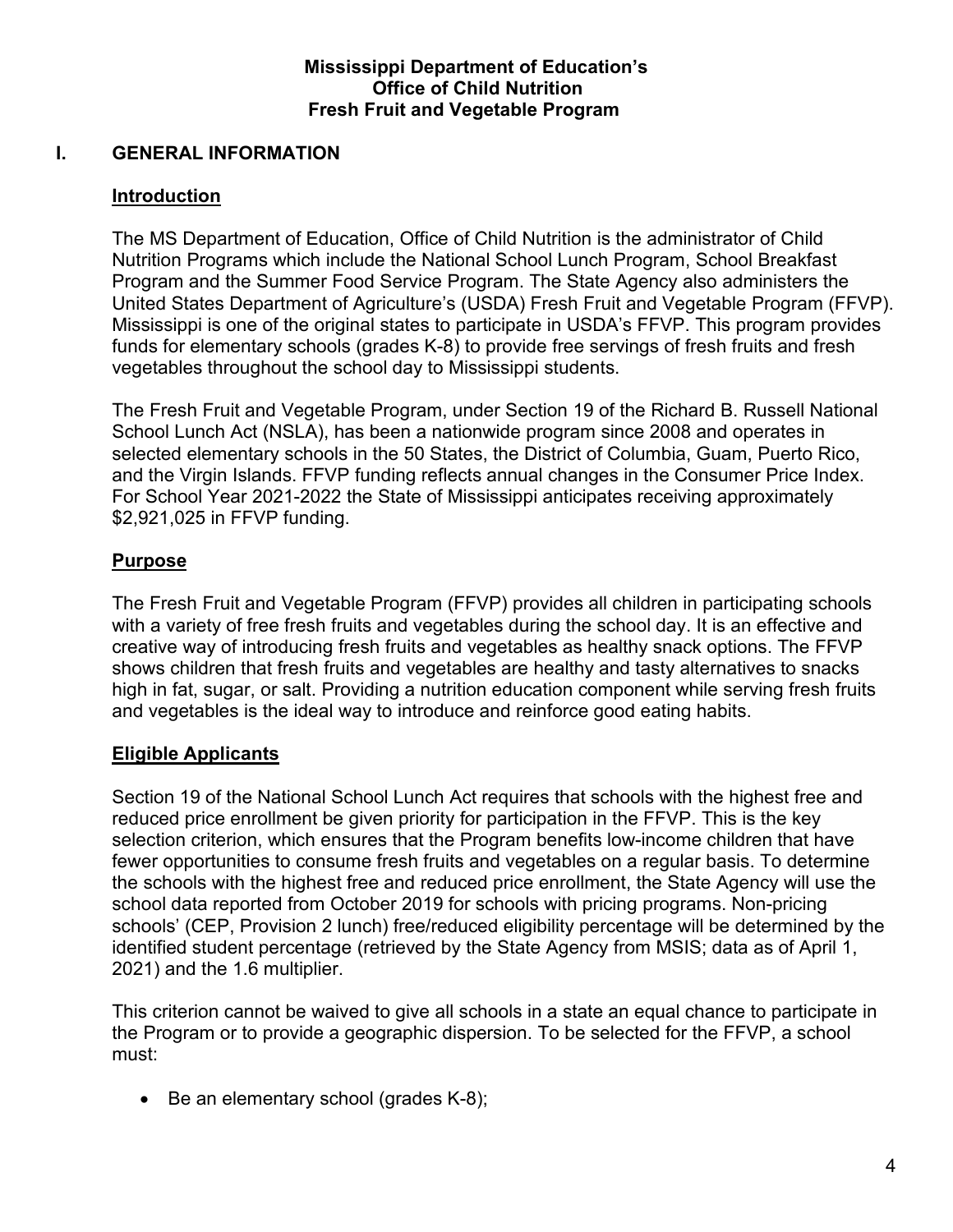- Represent the highest percentage of students certified for free and reduced price benefits (or ISP x 1.6 for non-pricing programs);
- Participate in the National School Lunch Program; and
- Complete an annual application for the Fresh Fruit and Vegetable Program.

#### **Funding and Program Period**

The program period will be from August 1, 2021 to June 30, 2022. Funds will be provided by USDA to the State adminstering agency through two distributions: on or about August 1, 2021 and October 1, 2021. The August allocation will be made available for obligations made from August 1, 2021 through September 30, 2021. Schools may obligate the October funds through June 30, 2022. **All participating schools, including new schools, should be operational when classes resume for the 2021-2022 school year.**

# **II. ADDITIONAL INFORMATION**

#### **Awards**

Schools will receive funds based on an allocation of \$50 per student. Reimbursement for the FFVP is similar to other Child Nutrition Programs. Schools submit a monthly claim and are reimbursed by the State Agency for purchases of fresh fruits and fresh vegetables served free to children during the school day.

Upon receipt of completed applications, the Authorized Representative of the school district will be sent an Addendum to the State Agency Agreement that must be signed and returned to the State Agency on the prescribed due date. Districts may not begin the program until notified by the Mississippi Department of Education that all signatures have been obtained on the Addendum.

#### **School Selection**

To be selected for the FFVP, your school must have 50 percent or more of its students eligible for free or reduced price meals. **The requirements for school selection are very prescriptive and require that schools with the highest level of free and reduced price students enrolled receive priority.** Schools that have a free and reduced percentage of 85% or greater are considered highly probable for participation in the Fresh Fruit and Vegetable Program (FFVP).

The application review process **MUST** select schools representing the highest percent of students certified for free and reduced price benefits. In order to select these high need schools the State Agency will order the eligible schools from the highest percentage of certified free and reduced price enrollment down to 50% free and reduced price enrollment, and then determine how many schools could participate with the funding provided. Schools will receive funds based on an allocation of \$50 per enrolled student.

A state can choose not to select a high need school if the: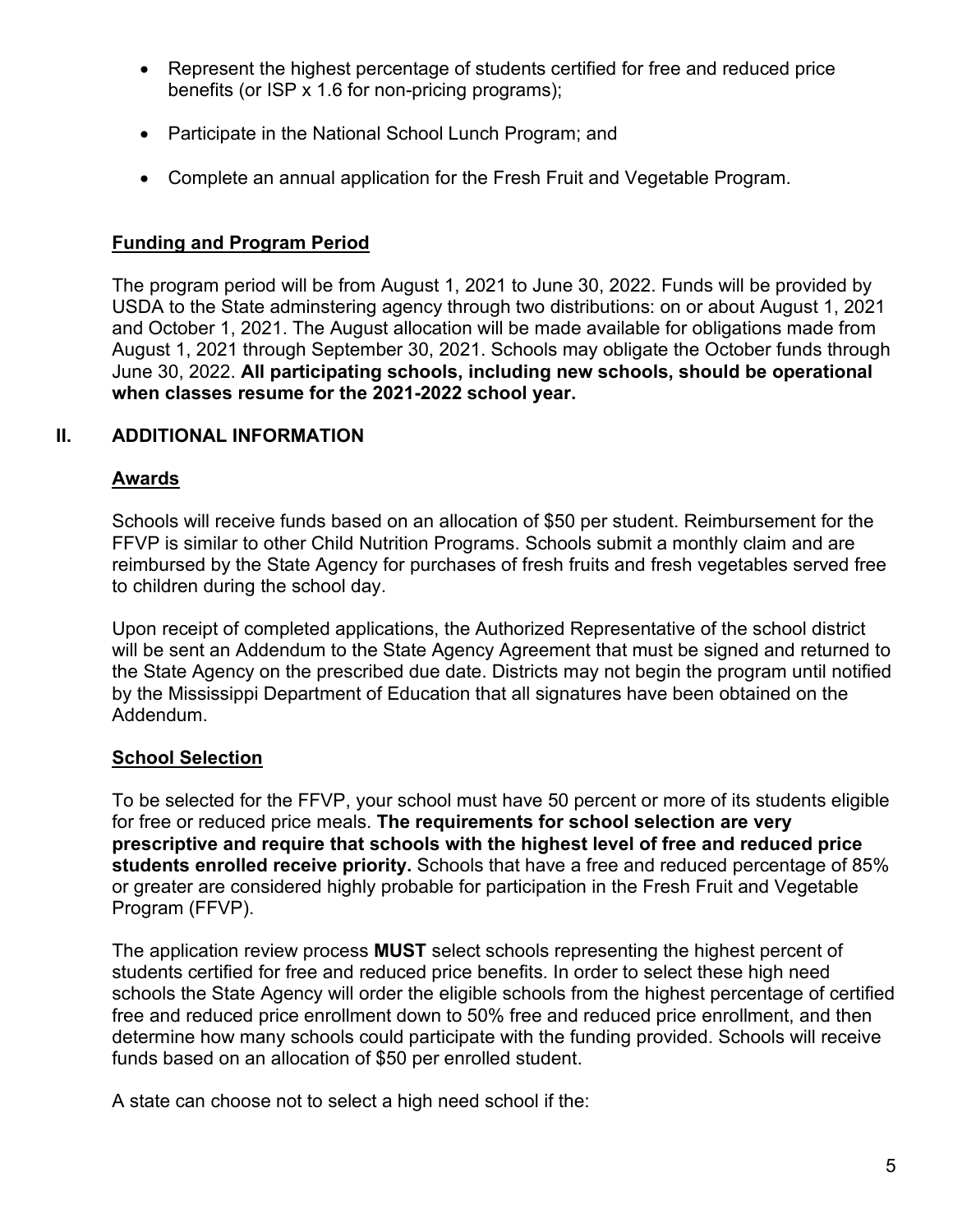- School fails to meet the deadline for application completion;
- School does not have the support of its administration;
- State has concerns with the school's administration of another child nutrition program;
- State believes the school cannot properly operate the FFVP, *despite* previous support from the State.

#### **Use of Funds**

Most of a school's FFVP funds must go toward purchasing fresh fruits and vegetables. All nonfood costs must be carefully reviewed and deemed reasonable, given the extent of program operations (e.g., daily vs. twice a week and produce that is served whole versus sliced and put in containers). Program costs are broken out into two categories: operating and administrative. However, the allowable costs under these categories may be different from those in the National School Lunch Program. The operating and administrative categories each allow labor and equipment costs. Equipment listed under administrative costs should be larger equipment purchases whereas equipment under operating costs are the smaller equipment purchases.

If schools purchase equipment for the FFVP, they must provide written justification to support the purchase. For example, the justification should explain the need for additional equipment, why the current equipment is not sufficient for FFVP operations, how many times the FFVP program will be offered each week, how many times deliveries are received each week/month and any other information that will support the purchase.

Equipment purchased with FFVP funds that will be used in other school feeding programs must be **prorated** among the programs. The FFVP represents a small program and therefore the funds claimed under the FFVP should represent the smaller portion.

Labor costs in either the "operating or administrative" category must be minimal. Volunteer parents or students can help to reduce these costs.

**Operating costs** are the costs of running your FFVP service. These are your documented expenses for acquiring, delivering, preparing, and serving fruits and vegetables. They include the FFVP portion of the goods and services your school pays for such as:

- Buying fruits, vegetables, low-fat or non-fat dip for vegetables only;
- Buying nonfood items like napkins, paper plates, serving bowls and trays, cleaning supplies, and trash bags;
- Value added services such as pre-cut produce, ready-made produce trays, and delivery charges;
- Salaries and fringe benefits for employees who do such tasks as washing and chopping produce, preparing trays, distributing produce to classrooms, setting up kiosks, restocking vending machines, and cleaning up.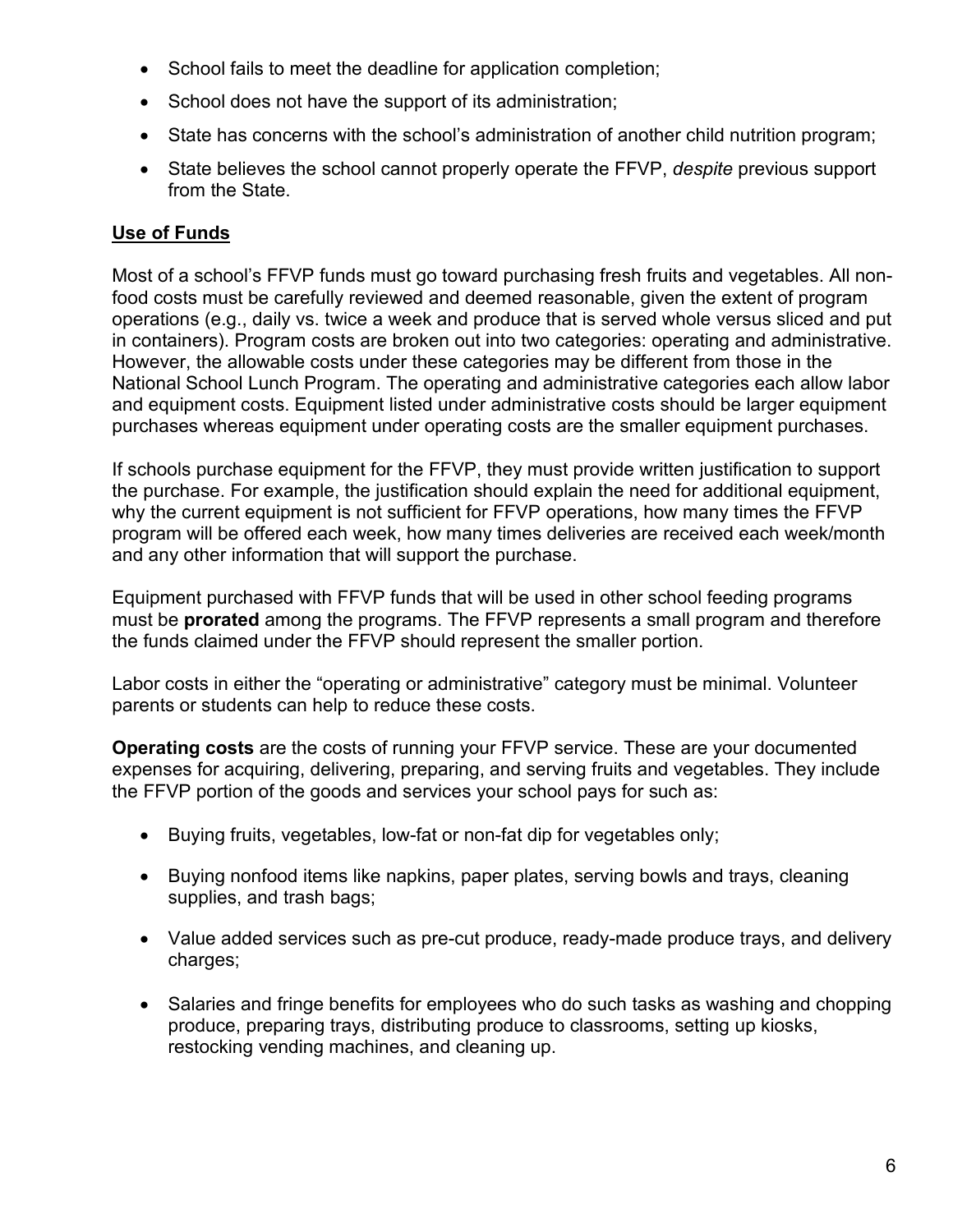#### **Operational Labor Cost may not exceed 20 percent of the total operational costs per month.**

**School administrative costs** are limited to 10 percent of your school's total FFVP allocation. Schools must not exceed this limit. School administrative costs are the documented expenses you have for planning the Program, managing the paperwork, obtaining the equipment you need, and all other aspects of FFVP that are not related to the preparation and service of fruits and vegetables.

For the FFVP administrative costs may include:

- Purchasing or leasing equipment such as refrigerators, coolers, portable kiosks, carts, and portable food bars (remember to prorate as appropriate)
- Salaries and fringe benefits for employees who compile and maintain claims for reimbursement and other financial reports, plan and write menus, order produce, track inventory, and coordinate nutrition promotion activities

# **Benchmarks, Reports, and Payment Schedule**

Applicants must review and attest to the application information provided. If selected, the applicant must agree to implement the program as outlined in their application and to implement the project in a manner consistent with the policies and procedures established by USDA. Further, the applicant must agree to participate in any USDA-sponsored evaluations and to provide the information requested by the specified deadlines.

Awardees must complete and submit a monthly FFVP claim for reimbursement form. The claim form should identify monthly school purchase data for the FFVP. Awardees are responsible for ensuring that all claims are correct and include only those costs related to the FFVP. In addition, all claims must be filed on time; no later than the 10th day of the month following the month covered by the claim.

The payment schedule is made on a reimbursement basis after claims are submitted. Awardees must submit monthly claims for reimbursement documenting the purchase of approved expenses related to the program. The reimbursed payments will be submitted electronically from MDE through the School Payment System (SPS).

# **Timeline**

| DUE DATE       | <b>Program Activities</b>               |
|----------------|-----------------------------------------|
| March 18, 2021 | <b>Application Disbursement Date</b>    |
| May 21, 2021   | <b>Application Deadline</b>             |
| TBA            | <b>Evaluate Applications</b>            |
| TBA            | <b>Addendum Disbursed for Signature</b> |
| August 1, 2021 | Program Activities Begin                |

**NOTE:** Program recipients may not begin the program until notified by the Mississippi Department of Education that all signatures have been obtained on the addendum. Program Activities Conclude June 30, 2022.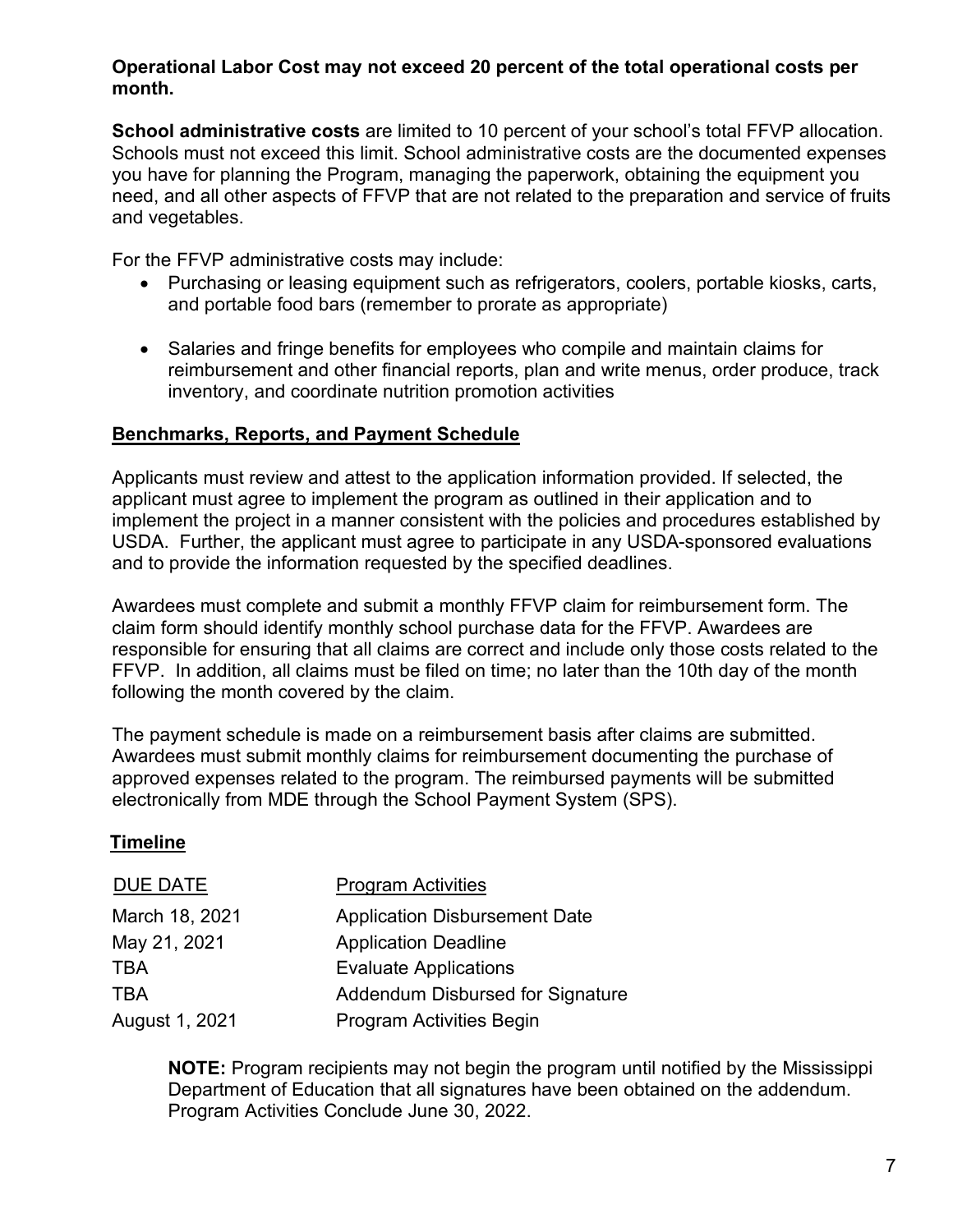#### **III. APPLICATION PROCEDURES**

#### **Procedures for Delivery of Applications**

**One (1) application per site** must be received by 3:30 pm Central Time on **Friday, May 21, 2021,** based on the delivery method used**:** 

| Hand Deliver Applications to:               | Shonula D. Wright<br>Office of Child Nutrition<br>Mississippi Department of Education<br>500 Greymont Avenue, Suite F<br>Jackson, MS 39202        |
|---------------------------------------------|---------------------------------------------------------------------------------------------------------------------------------------------------|
| Mail Applications to:                       | Shonula D. Wright<br><b>Office of Child Nutrition</b><br>Mississippi Department of Education<br>Post Office Box 771<br>Jackson, MS 39205-0771     |
| Ship Applications to:<br>(FedEx, UPS, etc.) | Shonula D. Wright<br><b>Office of Child Nutrition</b><br>Mississippi Department of Education<br>500 Greymont Avenue, Suite F<br>Jackson, MS 39202 |

#### Risk of Delivery

- The offeror is responsible for ensuring the applications are delivered by the deadline and assumes all risks of delivery.
- Applications and modifications received in the room designated in the Instructions and Application after the time set in the application will be considered **late** and will not be accepted or considered for the award.
- At the time of receipt of the application, the application will be opened, date stamped and recorded in the MDE, Office of Child Nutrition, School Support Division.
- Incomplete applications will not be evaluated and will not be returned for revisions. No late, faxed or emailed copies will be accepted.
- The application must be signed by an authorized official to bind the offeror to the application provisions.

# **Disposition of Applications**

All applications become the property of the state of Mississippi.